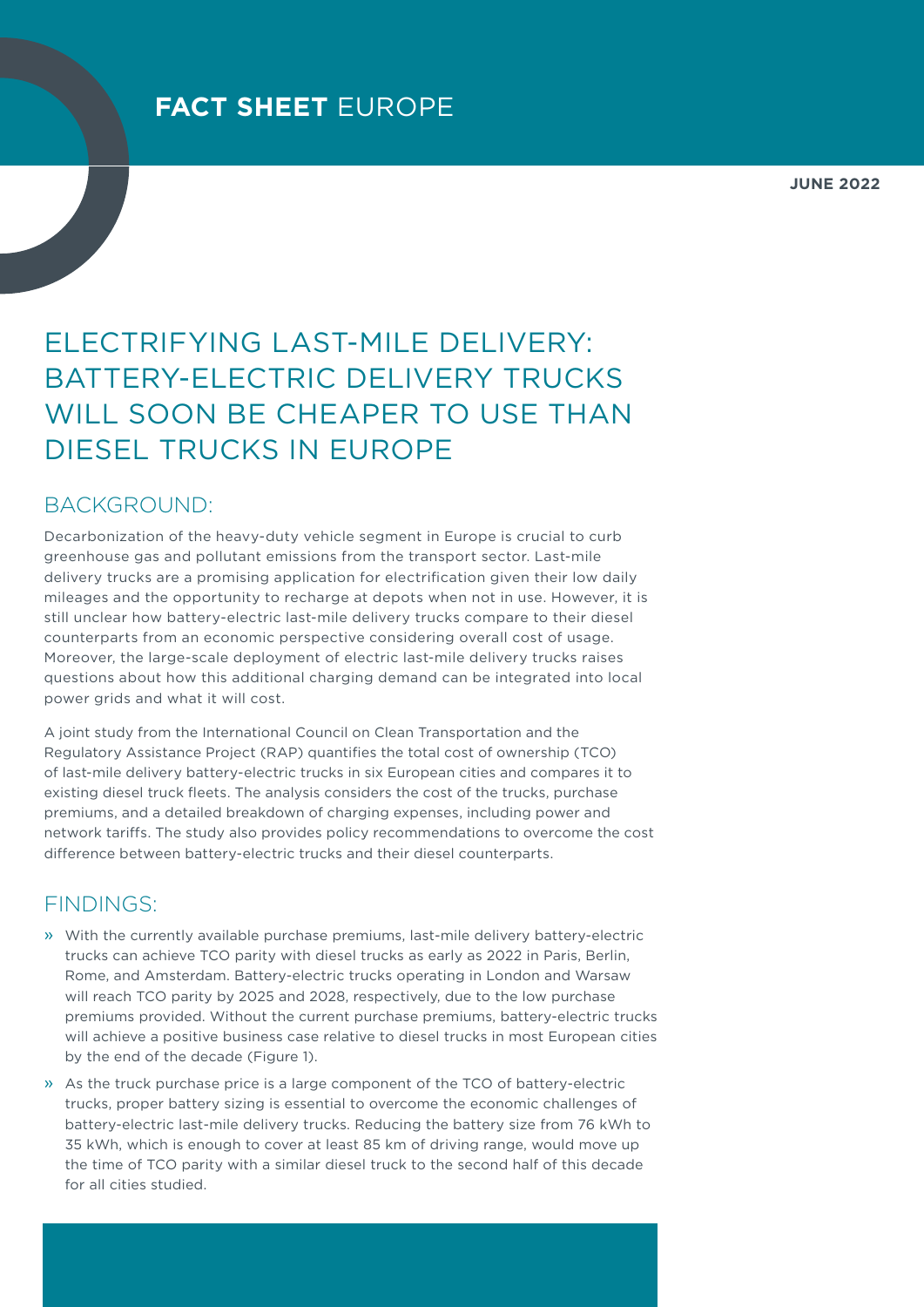» Despite current high electricity prices, electric trucks are a reliable choice for operators. The time in which battery-electric and diesel trucks reach TCO parity is more sensitive to variation in diesel fuel prices than electricity prices due to the higher energy efficiency of battery-electric powertrains. For example, in the case of Paris, TCO parity can be achieved in 2026 instead of 2028 considering March 2022 diesel and electricity prices<sup>1</sup> in comparison to 2021 prices.



<span id="page-1-0"></span>**Figure 1**. The year battery-electric trucks achieve total cost of ownership parity relative to diesel trucks with and without purchase subsidies.

### RECOMMENDATIONS:

- » *Introduce a bonus-malus tax scheme to finance purchase incentives for batteryelectric trucks.* Such a program would impose an additional tax on the registration of new diesel trucks based on the truck's  $CO<sub>2</sub>$  emissions to finance purchase incentives for battery-electric trucks*.* The bonus-malus tax scheme would ideally be budget-neutral and should be updated annually, taking into consideration the actual TCO gap between battery-electric and diesel trucks.
- » *Impose emissions charges on all diesel vehicles entering low- and zero-emission zones.* An emissions charge in the range of €2/day to €4/day for six days a week per diesel-powered heavy-duty vehicle can reduce the TCO gap, allowing batteryelectric trucks to reach TCO parity before mid-decade.
- » *Encourage smart charging infrastructure deployment at urban logistics depots to help operators reduce charging costs*. Ongoing updates to current directives and regulations present an opportunity to promote smart charging infrastructure deployment. In the European Energy Performance of Buildings Directive currently under revision, policy makers should include requirements for equipping new and renovated depots with charging points for commercial vehicle charging. Requirements to set up smart charging infrastructure at commercial depots

Diesel fuel prices in March 2022 are 50% to 70% higher relative to 2021 average price whereas electricity prices are double (100% increase).